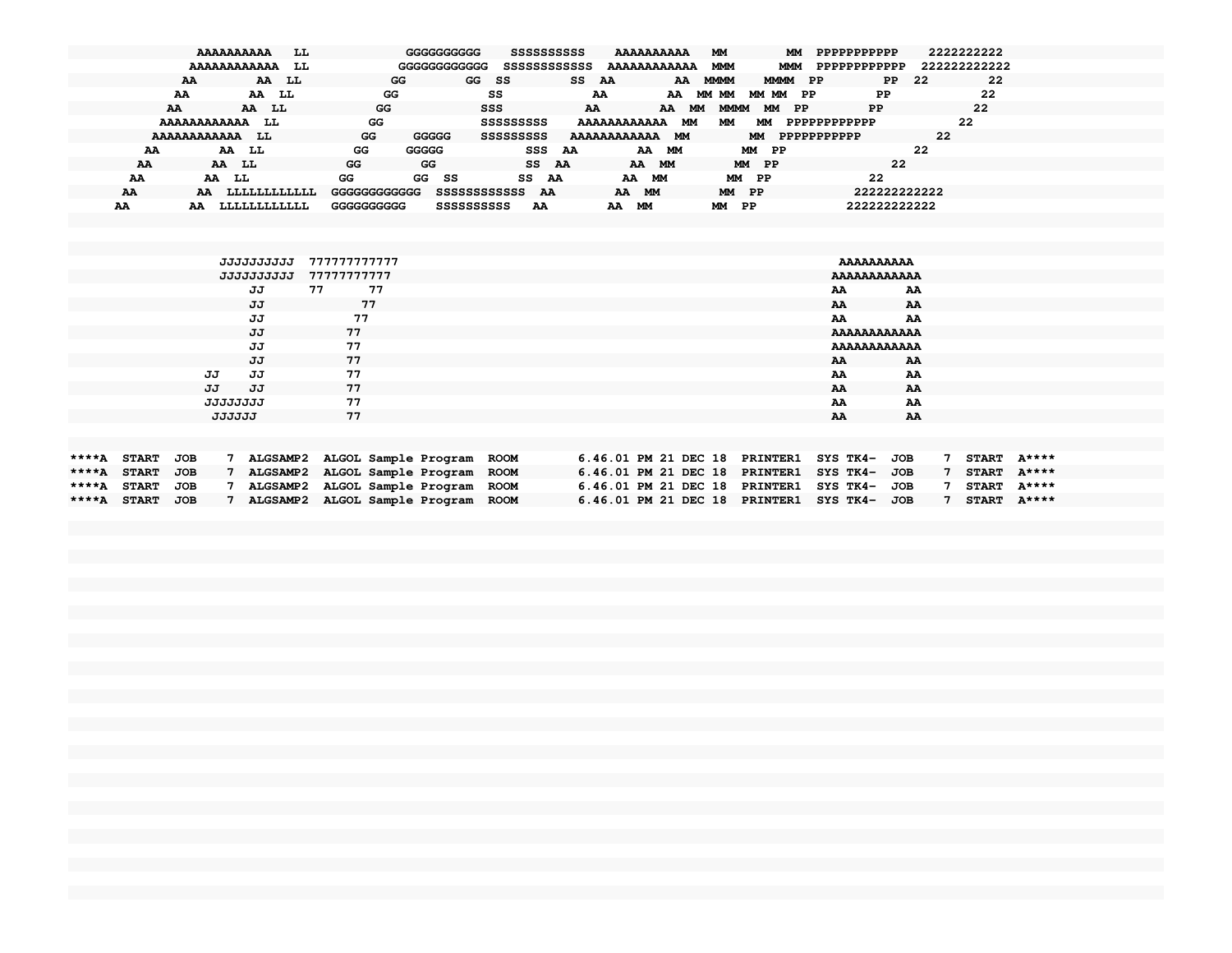**18.46.00 JOB 7 IEF677I WARNING MESSAGE(S) FOR JOB ALGSAMP2 ISSUED 18.46.00 JOB 7 \$HASP373 ALGSAMP2 STARTED - INIT 1 - CLASS A - SYS TK4-18.46.00 JOB 7 IEF403I ALGSAMP2 - STARTED - TIME=18.46.00 18.46.00 JOB 7 IEFACTRT - Stepname Procstep Program Retcode** $RC = 0000$ 18.46.00 JOB 7 ALGSAMP2 IVP2 ALGOL ALGOL **18.46.00 JOB 7 ALGSAMP2 IVP2 LKED IEWL RC= 0000** $RC = 0016$ 18.46.01 JOB 7 ALGSAMP2 IVP2 GO GO **18.46.01 JOB 7 IEF404I ALGSAMP2 - ENDED - TIME=18.46.0118.46.01 JOB 7 \$HASP395 ALGSAMP2 ENDED**

**------ JES2 JOB STATISTICS ------**

 **21 DEC 18 JOB EXECUTION DATE**

 **57 CARDS READ**

 **291 SYSOUT PRINT RECORDS**

 **0 SYSOUT PUNCH RECORDS**

 **0.00 MINUTES EXECUTION TIME**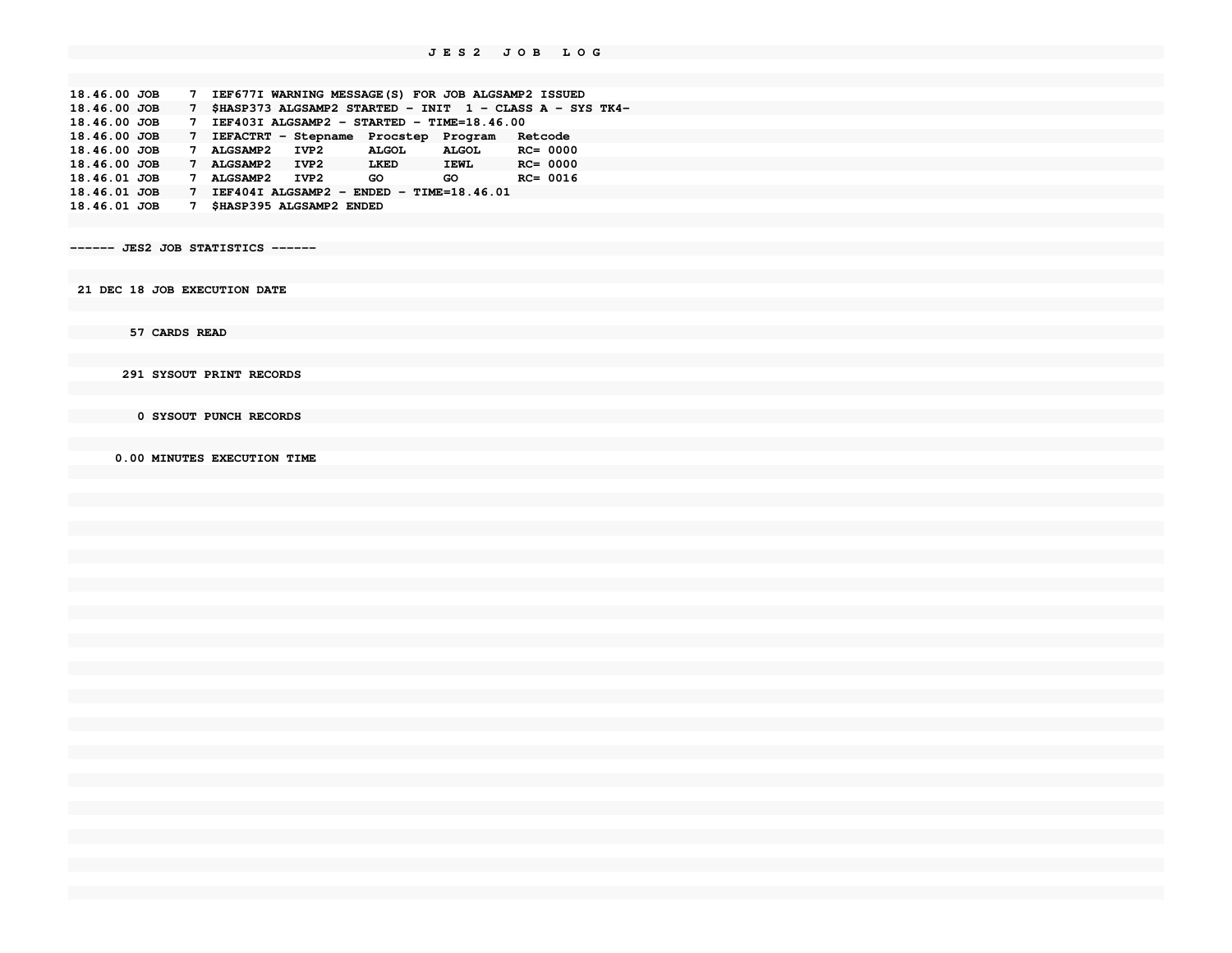| 1            | //ALGSAMP2 JOB (ALGOL),                                                          | $7\phantom{.0}$<br><b>JOB</b> |
|--------------|----------------------------------------------------------------------------------|-------------------------------|
|              | 'ALGOL Sample Program',<br>$\prime\prime$                                        | 00000200                      |
|              | $\prime\prime$<br>CLASS=A,                                                       | 00000300                      |
|              | $\prime\prime$<br>MSGCLASS=A,                                                    | 00000400                      |
|              | $\prime\prime$<br>REGION= $1024K$ , COND= $(0, NE)$ , MSGLEVEL= $(1, 1)$ ,       | 00000500                      |
|              | $\prime\prime$<br><b>USER=HERC01, PASSWORD=</b><br><b>GENERATED BY GDL</b>       |                               |
|              |                                                                                  | 00000600                      |
|              | $***$                                                                            | 00000700                      |
|              | *** NAME: SYS2. JCLLIB (ALGSAMP2)                                                | 00000800                      |
|              | $***$                                                                            | 00000900                      |
|              | *** Desc: IBM Algol F Level 2.1 IVP                                              | 00001000                      |
|              | $***$                                                                            | 00001100                      |
|              |                                                                                  | 00001200                      |
|              | ***                                                                              | 00001300                      |
|              | $***$<br>360S-AL-531 Algol F Compiler                                            | 00001400                      |
|              | $***$<br>and                                                                     | 00001500                      |
|              | $***$<br>360S-LM-532 Algol F Library                                             | 00001600                      |
|              | $***$                                                                            | 00001700                      |
| $\mathbf{2}$ | //IVP2<br>EXEC ALGOFCLG, PARM. GO='TRACE, DUMP'                                  | 00001800                      |
|              | ***                                                                              | 00001001                      |
|              | *******                                                                          | 00002001                      |
|              | $***$                                                                            | 00003001                      |
|              | $***$<br>IBM ALGOL F LEVEL 2.1                                                   | 00004001                      |
|              | $***$                                                                            | 00005001                      |
|              | $***$<br>360S-AL-531 ALGOL F COMPILER                                            | 00006001                      |
|              | $***$<br><b>AND</b>                                                              | 00007001                      |
|              | $***$<br>360S-LM-532 ALGOL F LIBRARY                                             | 00008001                      |
|              | ***                                                                              | 00009001                      |
|              | $***$<br>COMPILE, LINK-EDIT AND EXECUTE A PROGRAM                                | 00010001                      |
|              | $***$                                                                            | 00011001                      |
|              | *****                                                                            | 00012001                      |
|              | $***$                                                                            | 00013001                      |
| 3            | XXALGOL<br>EXEC PGM=ALGOL, REGION=1024K                                          | 00014001                      |
| 4            | XXSYSPRINT DD SYSOUT=*                                                           | 00015001                      |
| 5            | XXSYSPUNCH DD DUMMY                                                              | 00016001                      |
| 6            | <b>XXSYSLIN</b><br>DD DSN=&&OBJECT, UNIT=VIO, SPACE=(3200, (20, 10)),            | 00017001                      |
|              | XX<br>DISP=(, PASS)                                                              | 00018001                      |
| 7            | <b>XXSYSUT1</b><br>DD UNIT=VIO, SPACE=(2048, (50, 10))                           | 00019001                      |
| 8            | <b>XXSYSUT2</b><br>DD UNIT=VIO, SPACE=(2048, (50, 10))                           | 00020001                      |
| 9            | DD UNIT=VIO, SPACE=(2048, (40, 10))<br><b>XXSYSUT3</b>                           | 00021001                      |
| 10           | //ALGOL.SYSIN DD *                                                               | 00001900                      |
| 11           | <b>XXLKED</b><br>EXEC PGM=IEWL, PARM='XREF, LIST, LET', COND=(5, LT, ALGOL),     | 00022001                      |
|              | XX<br>REGION=1024K                                                               | 00023001                      |
| 12           | XXSYSPRINT DD SYSOUT=*                                                           | 00024001                      |
| 13           | <b>XXSYSLIB</b><br>DD DSN=SYS1.ALGLIB, DISP=SHR                                  | 00025001                      |
| 14           | XXSYSLMOD DD DSN=&&GOSET(GO), UNIT=VIO, DISP=(, PASS),                           | 00026001                      |
|              |                                                                                  |                               |
|              | XX<br>SPACE=(2048, (100, 20, 1))                                                 | 00027001                      |
| 15           | <b>XXSYSUT1</b><br>DD UNIT=VIO, SPACE=(2048, (100, 20))                          | 00028001                      |
| 16           | <b>XXSYSLIN</b><br>םם<br>DSN=&&OBJECT, DISP=(OLD, DELETE)                        | 00029001                      |
| 17           | XX<br>DD DDNAME=SYSIN                                                            | 00030001                      |
| 18           | <b>XXGO</b><br>EXEC PGM=GO, COND=((5, LT, ALGOL), (5, LT, LKED)),                | 00031001                      |
|              | XX<br>REGION=1024K                                                               | 00032001                      |
| 19           | XXSTEPLIB DD DSN=&&GOSET, DISP=(OLD, PASS)                                       | 00033001                      |
| 20           | XXALGLDD01 DD SYSOUT=*                                                           | 00034001                      |
| 21<br>22     | XXSYSPRINT DD SYSOUT=*<br><b>XXSYSUT1</b><br>DD UNIT=VIO, SPACE=(1024, (20, 10)) | 00035001<br>00036001          |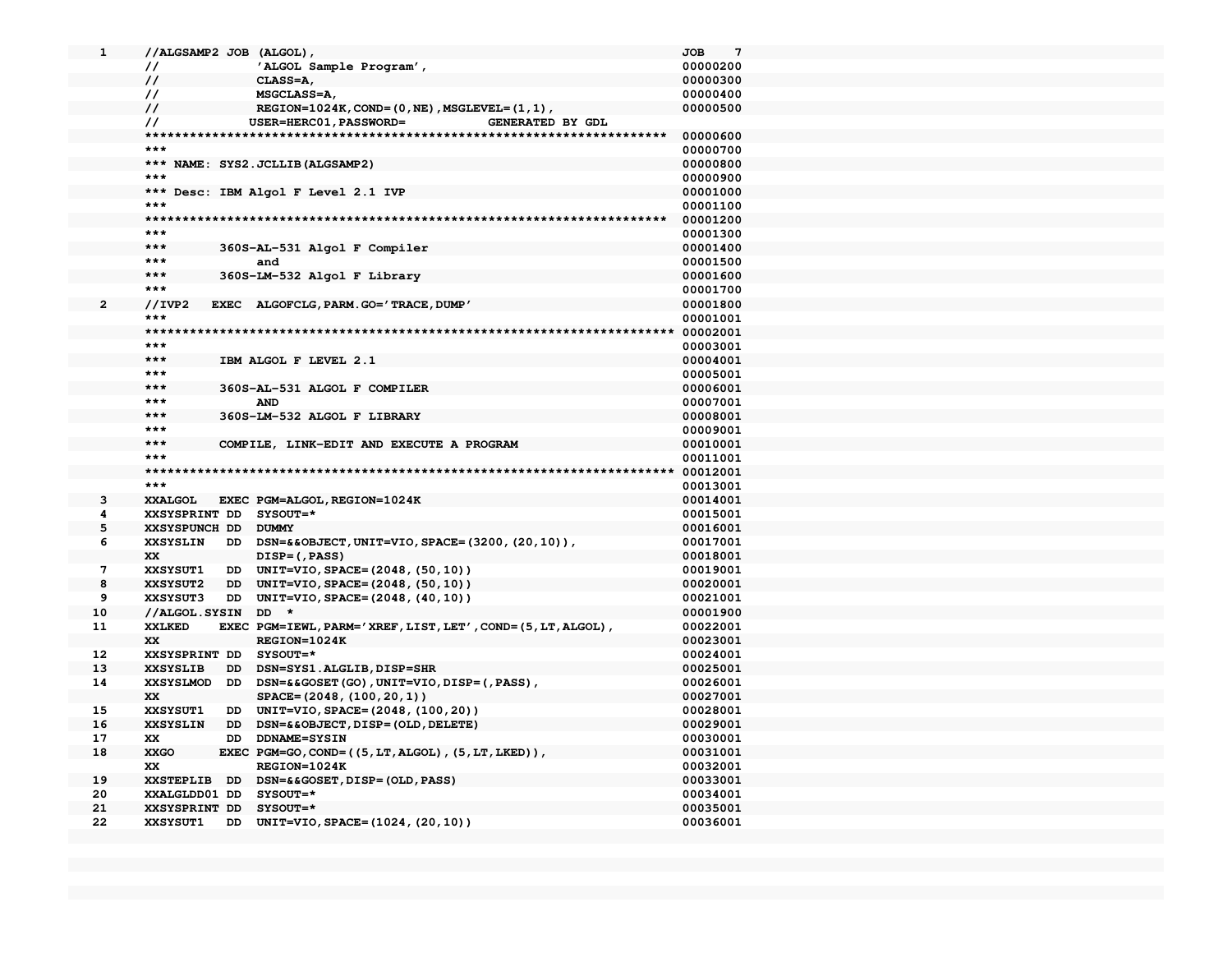```
 STMT NO. MESSAGE
```
**-**

 **18 IEF686I DDNAME REFERRED TO ON DDNAME KEYWORD IN PRIOR STEP WAS NOT RESOLVEDIEF236I ALLOC. FOR ALGSAMP2 ALGOL IVP2IEF237I JES2 ALLOCATED TO SYSPRINT IEF237I DMY ALLOCATED TO SYSPUNCHIEF237I VIO ALLOCATED TO SYSLIN IEF237I VIO ALLOCATED TO SYSUT1 IEF237I VIO ALLOCATED TO SYSUT2 IEF237I VIO ALLOCATED TO SYSUT3 IEF237I JES2 ALLOCATED TO SYSIN IEF142I ALGSAMP2 ALGOL IVP2 - STEP WAS EXECUTED - COND CODE 0000IEF285I JES2.JOB00007.SO0102 SYSOUTPASSED IEF285I SYS18355.T184600.RA000.ALGSAMP2.OBJECT PASSED \*--------2** $*$ --------0 **IEF285I SYS18355.T184600.RA000.ALGSAMP2.R0000001 DELETED**  $*$  - - - - - - - - 0 **IEF285I SYS18355.T184600.RA000.ALGSAMP2.R0000002 DELETED**  $*$ -------16 **IEF285I SYS18355.T184600.RA000.ALGSAMP2.R0000003 DELETED IEF285I JES2.JOB00007.SI0101 SYSINIEF373I STEP /ALGOL / START 18355.1846 IEF374I STEP /ALGOL / STOP 18355.1846 CPU 0MIN 00.12SEC SRB 0MIN 00.01SEC VIRT 192K SYS 292K \*\*\*\*\*\*\*\*\*\*\*\*\*\*\*\*\*\*\*\*\*\*\*\*\*\*\*\*\*\*\*\*\*\*\*\*\*\*\*\*\*\*\*\*\*\*\*\*\*\*\*\*\*\*\*\*\*\*\*\*\*\*\*\*\*\*\*\*\*\*\*\*\*\*\*\*\*\*\*\*\*\*\*\*\*\*\*\*\*\*\*\*\*\*\*\*\*\*\*\*\*\*\*\*\*\*\*\*\*\*\*\*\*\*\*\*\*\*\*\*\*\*\*\*\*\*\*\*\*\*\*\***Executed on 21.12.18 from 18.46.00 to 18.46.00 \* 1. Jobstep of job: ALGSAMP2 Stepname: ALGOL Program name: ALGOL **\* elapsed time 00:00:00,22 CPU-Identifier: TK4- Page-in: 0 \*\* CPU time 00:00:00,13 Virtual Storage used: 192K Page-out: 0 \*\* corr. CPU: 00:00:00,13 CPU time has been corrected by 1 / 1,0 multiplier \*\* \*\* I/O Operation \***Number of records read via DD \* or DD DATA: 36 DMY.......0 DMY........0 FFF.......2 FFF........0 FFF........0 FFF......16 DMY........0 **\* \*\* Charge for step (w/o SYSOUT): 0,21 \*\*\*\*\*\*\*\*\*\*\*\*\*\*\*\*\*\*\*\*\*\*\*\*\*\*\*\*\*\*\*\*\*\*\*\*\*\*\*\*\*\*\*\*\*\*\*\*\*\*\*\*\*\*\*\*\*\*\*\*\*\*\*\*\*\*\*\*\*\*\*\*\*\*\*\*\*\*\*\*\*\*\*\*\*\*\*\*\*\*\*\*\*\*\*\*\*\*\*\*\*\*\*\*\*\*\*\*\*\*\*\*\*\*\*\*\*\*\*\*\*\*\*\*\*\*\*\*\*\*\*\*\*IEF236I ALLOC. FOR ALGSAMP2 LKED IVP2IEF237I JES2 ALLOCATED TO SYSPRINTIEF237I 148 ALLOCATED TO SYSLIB IEF237I VIO ALLOCATED TO SYSLMOD IEF237I VIO ALLOCATED TO SYSUT1 IEF237I VIO ALLOCATED TO SYSLINIEF237I DMY ALLOCATED TO IEF142I ALGSAMP2 LKED IVP2 - STEP WAS EXECUTED - COND CODE 0000 IEF285I JES2.JOB00007.SO0103 SYSOUTIEF285I SYS1.ALGLIB KEPT \*-------56IEF285I VOL SER NOS= MVSRES. IEF285I SYS18355.T184600.RA000.ALGSAMP2.GOSET PASSED \*-------18** $*$ --------0 **IEF285I SYS18355.T184600.RA000.ALGSAMP2.R0000004 DELETED**  $*$ --------3 **IEF285I SYS18355.T184600.RA000.ALGSAMP2.OBJECT DELETED IEF373I STEP /LKED / START 18355.1846 IEF374I STEP /LKED / STOP 18355.1846 CPU 0MIN 00.09SEC SRB 0MIN 00.01SEC VIRT 264K SYS 252K \*\*\*\*\*\*\*\*\*\*\*\*\*\*\*\*\*\*\*\*\*\*\*\*\*\*\*\*\*\*\*\*\*\*\*\*\*\*\*\*\*\*\*\*\*\*\*\*\*\*\*\*\*\*\*\*\*\*\*\*\*\*\*\*\*\*\*\*\*\*\*\*\*\*\*\*\*\*\*\*\*\*\*\*\*\*\*\*\*\*\*\*\*\*\*\*\*\*\*\*\*\*\*\*\*\*\*\*\*\*\*\*\*\*\*\*\*\*\*\*\*\*\*\*\*\*\*\*\*\*\*\* \* 2. Jobstep of job: ALGSAMP2 Stepname: LKED Program name: IEWL Executed on 21.12.18 from 18.46.00 to 18.46.00 \*\* elapsed time 00:00:00,14 CPU-Identifier: TK4- Page-in: 0 \*\* CPU time 00:00:00,10 Virtual Storage used: 264K Page-out: 0 \*\* corr. CPU: 00:00:00,10 CPU time has been corrected by 1 / 1,0 multiplier \*\* \*\* I/O Operation \***Number of records read via DD \* or DD DATA: 0 DMY.......0 148......56 FFF.......18 FFF........0 FFF........3 DMY........0 **\* \*\* Charge for step (w/o SYSOUT): 0,16 \* \*\*\*\*\*\*\*\*\*\*\*\*\*\*\*\*\*\*\*\*\*\*\*\*\*\*\*\*\*\*\*\*\*\*\*\*\*\*\*\*\*\*\*\*\*\*\*\*\*\*\*\*\*\*\*\*\*\*\*\*\*\*\*\*\*\*\*\*\*\*\*\*\*\*\*\*\*\*\*\*\*\*\*\*\*\*\*\*\*\*\*\*\*\*\*\*\*\*\*\*\*\*\*\*\*\*\*\*\*\*\*\*\*\*\*\*\*\*\*\*\*\*\*\*\*\*\*\*\*\*\*\*IEF236I ALLOC. FOR ALGSAMP2 GO IVP2IEF237I VIO ALLOCATED TO STEPLIB**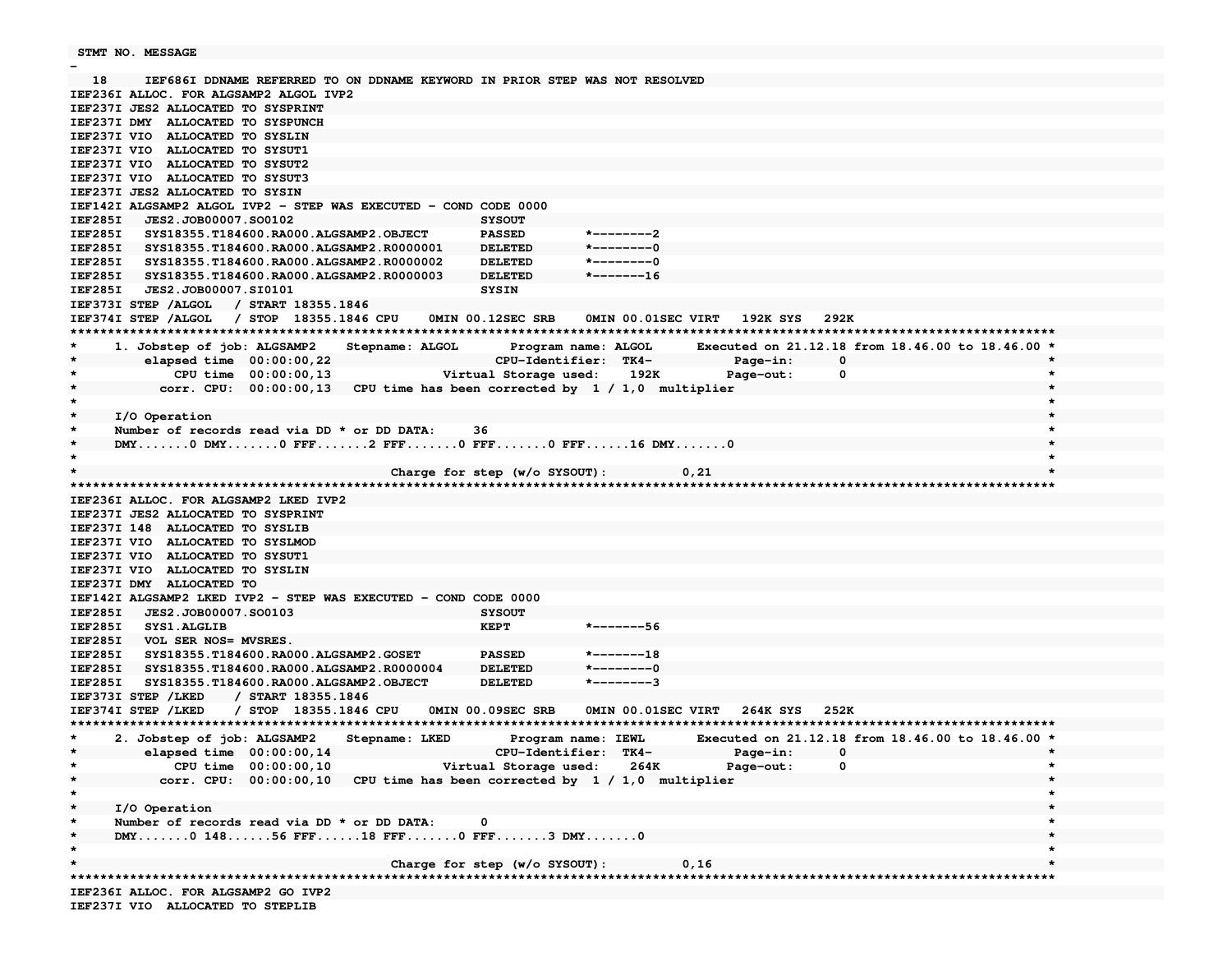```
IEF237I JES2 ALLOCATED TO ALGLDD01
IEF237I JES2 ALLOCATED TO SYSPRINTIEF237I VIO ALLOCATED TO SYSUT1
IEF142I ALGSAMP2 GO IVP2 - STEP WAS EXECUTED - COND CODE 0016
IEF285I SYS18355.T184600.RA000.ALGSAMP2.GOSET PASSED *--------0IEF285I JES2.JOB00007.SO0104 SYSOUTSYSOUT
IEF285I JES2.JOB00007.SO0105

IEF285I SYS18355.T184600.RA000.ALGSAMP2.R0000005 DELETED *--------0IEF373I STEP /GO / START 18355.1846
IEF374I STEP /GO / STOP 18355.1846 CPU 0MIN 00.04SEC SRB 0MIN 00.00SEC VIRT 28K SYS 252K
************************************************************************************************************************************
* 3. Jobstep of job: ALGSAMP2 Stepname: GO Program name: GO Executed on 21.12.18 from 18.46.00 to 18.46.01 *\star* elapsed time 00:00:00,07 CPU-Identifier: TK4- Page-in: 0 *\bullet* CPU time 00:00:00,04 Virtual Storage used: 28K Page-out: 0 *\star* corr. CPU: 00:00:00,04 CPU time has been corrected by 1 / 1,0 multiplier ** *\star* I/O Operation *Number of records read via DD * or DD DATA: 0
                                                                                            \star* FFF.......0 DMY.......0 DMY.......0 FFF.......0 ** *\star* Charge for step (w/o SYSOUT): 0,06 *
************************************************************************************************************************************IEF285I SYS18355.T184600.RA000.ALGSAMP2.GOSET DELETEDIEF375I JOB /ALGSAMP2/ START 18355.1846
IEF376I JOB /ALGSAMP2/ STOP 18355.1846 CPU 0MIN 00.25SEC SRB 0MIN 00.02SEC
```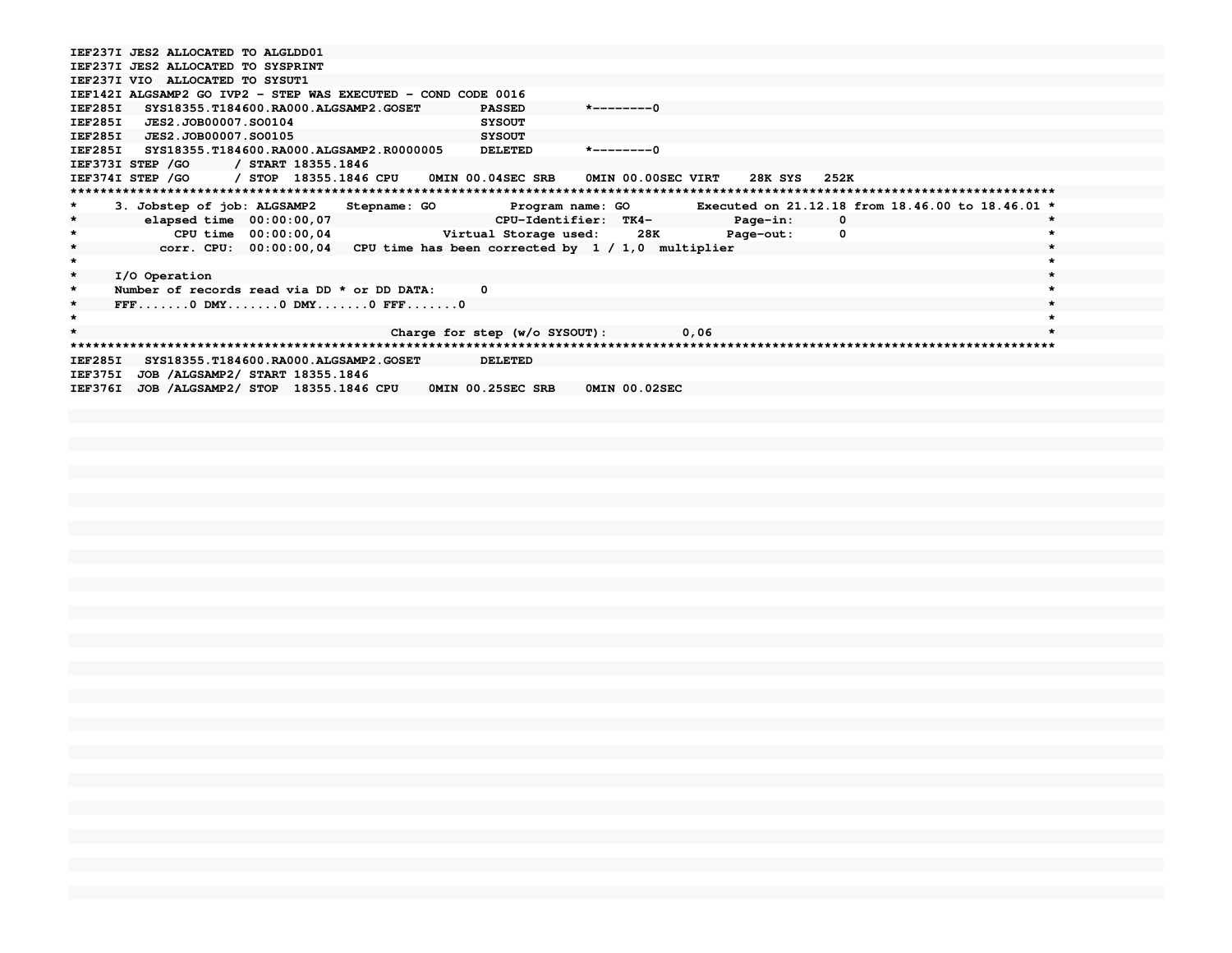| SC           | SOURCE STATEMENT                                         |          |
|--------------|----------------------------------------------------------|----------|
|              |                                                          |          |
|              | 'BEGIN'                                                  | 00002000 |
|              | ' COMMENT'                                               | 00002100 |
|              | IBM ALGOL F LEVEL 2.1 IVP                                | 00002200 |
|              | SAMPLE PROGRAM TO CREATE DELIBERATE DIVIDE BY ZERO ERROR | 00002300 |
|              | TO DEMONSTRATE ALGOL RUN TIME DIAGNOSTIC INFORMATION;    | 00002400 |
|              |                                                          | 00002500 |
|              | $'$ INTEGER $'$ I;                                       | 00002600 |
| $\mathbf{1}$ | $'$ REAL $'$ A;                                          | 00002700 |
| $\mathbf{2}$ | 'BOOLEAN' B;                                             | 00002800 |
| 3            | $'$ INTEGER' $'$ ARRAY' IA[1:5];                         | 00002900 |
|              | 'ARRAY' AR[0:3,2:8];                                     | 00003000 |
| 5            | 'BOOLEAN' 'ARRAY' BA[0:1,1:3,3:7];                       | 00003100 |
| 6            | 'INTEGER' 'PROCEDURE' IP;                                | 00003200 |
| 7            | $IP := I + 5;$                                           | 00003300 |
| 8            | 'REAL' 'PROCEDURE' RP(A);                                | 00003400 |
| 9            | 'VALUE' A;                                               | 00003500 |
| 10           | $'$ INTEGER $'$ A;                                       | 00003600 |
| 11           | $RP$ := $A*A$ ;                                          | 00003700 |
| 12           | $'$ PROCEDURE' P(A, B, C);                               | 00003800 |
| 13           | 'BOOLEAN' A;                                             | 00003900 |
| 14           | $'$ REAL $'$ B;                                          | 00004000 |
| 15           | 'INTEGER' C;                                             | 00004100 |
| 16           | $A := B < C$ ;                                           | 00004200 |
| 17           | $I := 1;$                                                | 00004300 |
| 18           | $A := 2.6;$                                              | 00004400 |
| 19           | $AR[1,1] := IP;$                                         | 00004500 |
| 20           | $AR[1,2] := RP(AR[1,1])$ ;                               | 00004600 |
| 21           | P(BA[0,1,3], A,I);                                       | 00004700 |
| 22           | P(B, AR[1, 2], IP);                                      | 00004800 |
| 23           | SYSACT(1, 8, 50);                                        | 00004900 |
| 24           | OUTREAL (1, AR[1, 1]);                                   | 00005000 |
| 25           | OUTBOOLEAN (1, BA[0, 1, 3]);                             | 00005100 |
| 26           | OUTBOOLEAN(1, B);                                        | 00005200 |
| 27           | 'COMMENT' DELIBERATE DIVIDE BY ZERO ERROR;               | 00005300 |
| 27           | $A := A/0$ ;                                             | 00005400 |
| 28           | $'$ END $'$                                              | 00005500 |

**360S-AL-531 LEVEL 2.1 OS ALGOL SOURCE PROGRAM 21 DEC 2018 18:46:00 PAGE 1**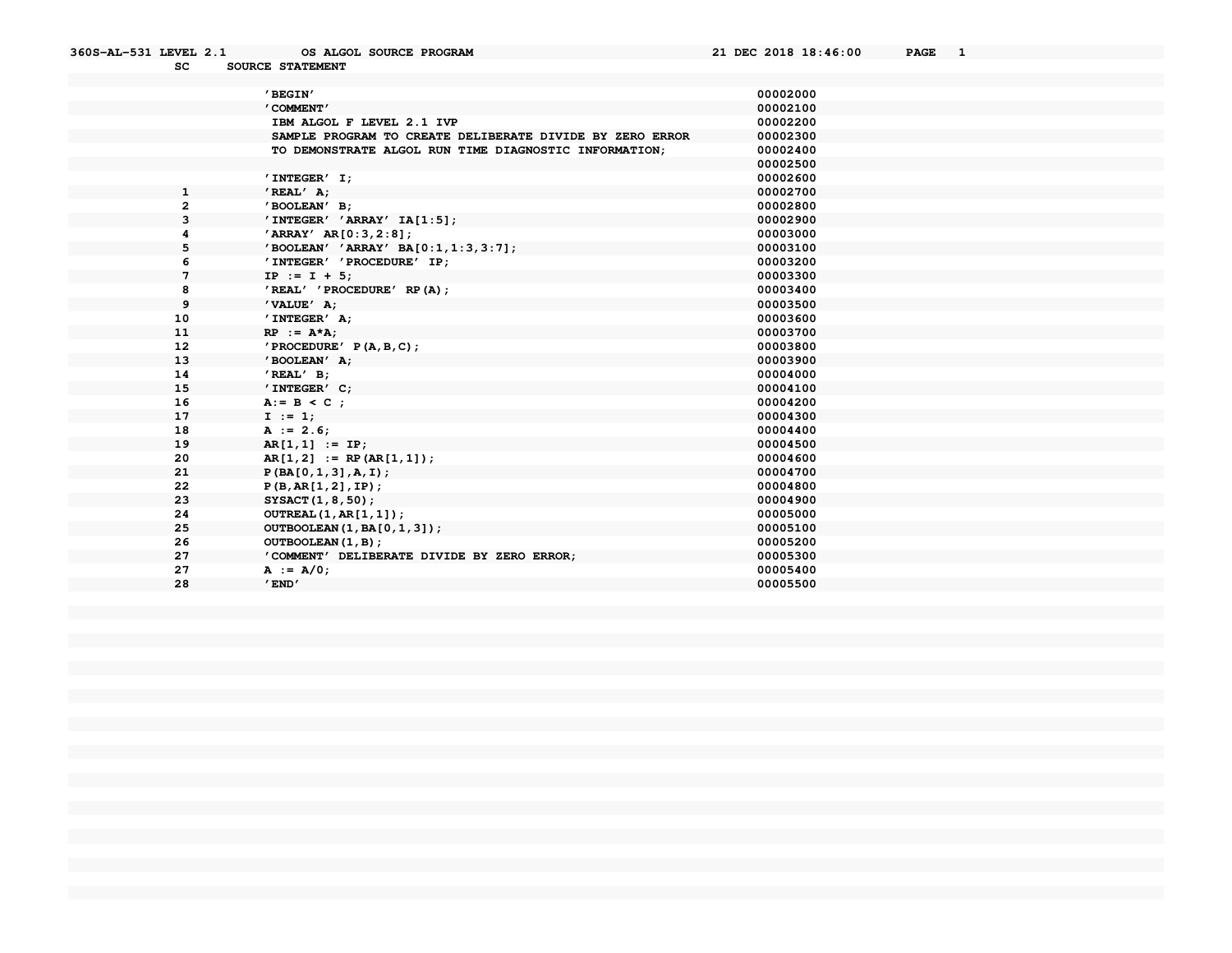|                      |              |             |        | <b>IDENTIFIER TABLE</b> |              |        |              |             |        | <b>PAGE</b><br>2 |
|----------------------|--------------|-------------|--------|-------------------------|--------------|--------|--------------|-------------|--------|------------------|
| PBN SC<br><b>PBN</b> | <b>NAME</b>  | TYPE DM DSP |        | <b>NAME</b>             | TYPE         | DM DSP | <b>NAME</b>  | TYPE DM DSP |        |                  |
| <b>SURR</b>          |              |             | PR LN  |                         |              | PR LN  |              |             | PR LN  |                  |
|                      |              |             |        |                         |              |        |              |             |        |                  |
| 001 00000 000        | $\mathbf{A}$ | R           | 01C    | AR.                     | R A          | 02 03C | B            | в           | 020    |                  |
|                      | BA           | B A         | 03 058 | I.                      | Ι.           | 018    | ΙA           | IA          | 01 024 |                  |
|                      | IP.          | I P         | 00 070 | P                       | $\mathbf{P}$ | 03 078 | RP           | R P         | 01 074 |                  |
|                      |              |             |        |                         |              |        |              |             |        |                  |
| 002 00006 001        | IP           | I P         | 00 070 |                         |              |        |              |             |        |                  |
|                      |              |             |        |                         |              |        |              |             |        |                  |
| 003 00008 001        | $\mathbf{A}$ | I V         | 020    | RP.                     | R P          | 01 074 |              |             |        |                  |
|                      |              |             |        |                         |              |        |              |             |        |                  |
| 004 00012 001        | $\mathbf{A}$ | B N         | 018    | в                       | R N          | 020    | $\mathbf{c}$ | I N         | 028    |                  |
|                      |              |             |        |                         |              |        |              |             |        |                  |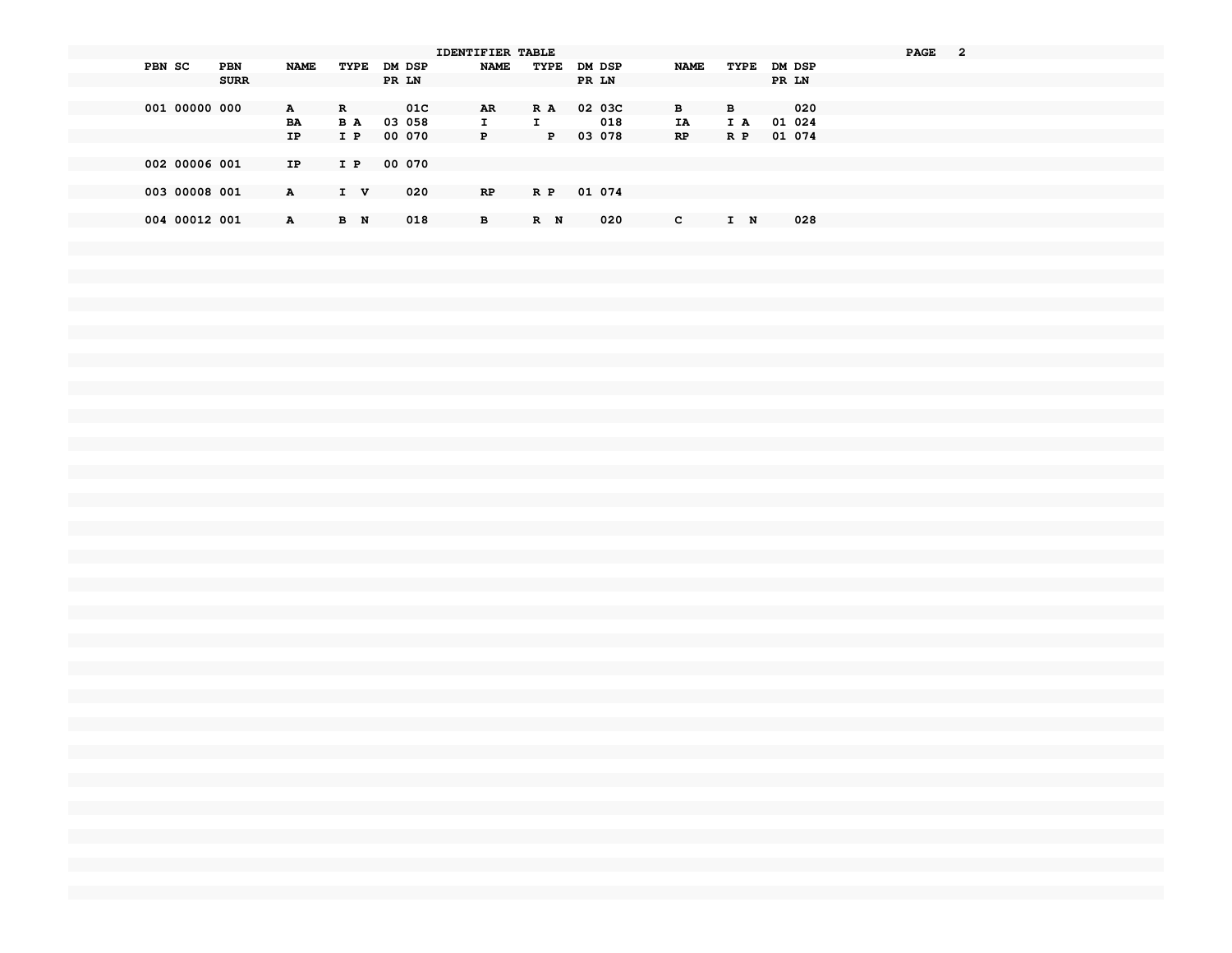|     | OBJECT MODULE SIZE |                         | 1840 BYTES   |     |              |     |              |     |              |
|-----|--------------------|-------------------------|--------------|-----|--------------|-----|--------------|-----|--------------|
|     |                    | DATA STORAGE AREA SIZES |              |     |              |     |              |     |              |
| PBN | <b>BYTES</b>       | <b>PBN</b>              | <b>BYTES</b> | PBN | <b>BYTES</b> | PBN | <b>BYTES</b> | PBN | <b>BYTES</b> |
| 001 | 136                | 002                     | 32           | 003 | 40           | 004 | 60           |     |              |
|     |                    |                         |              |     |              |     |              |     |              |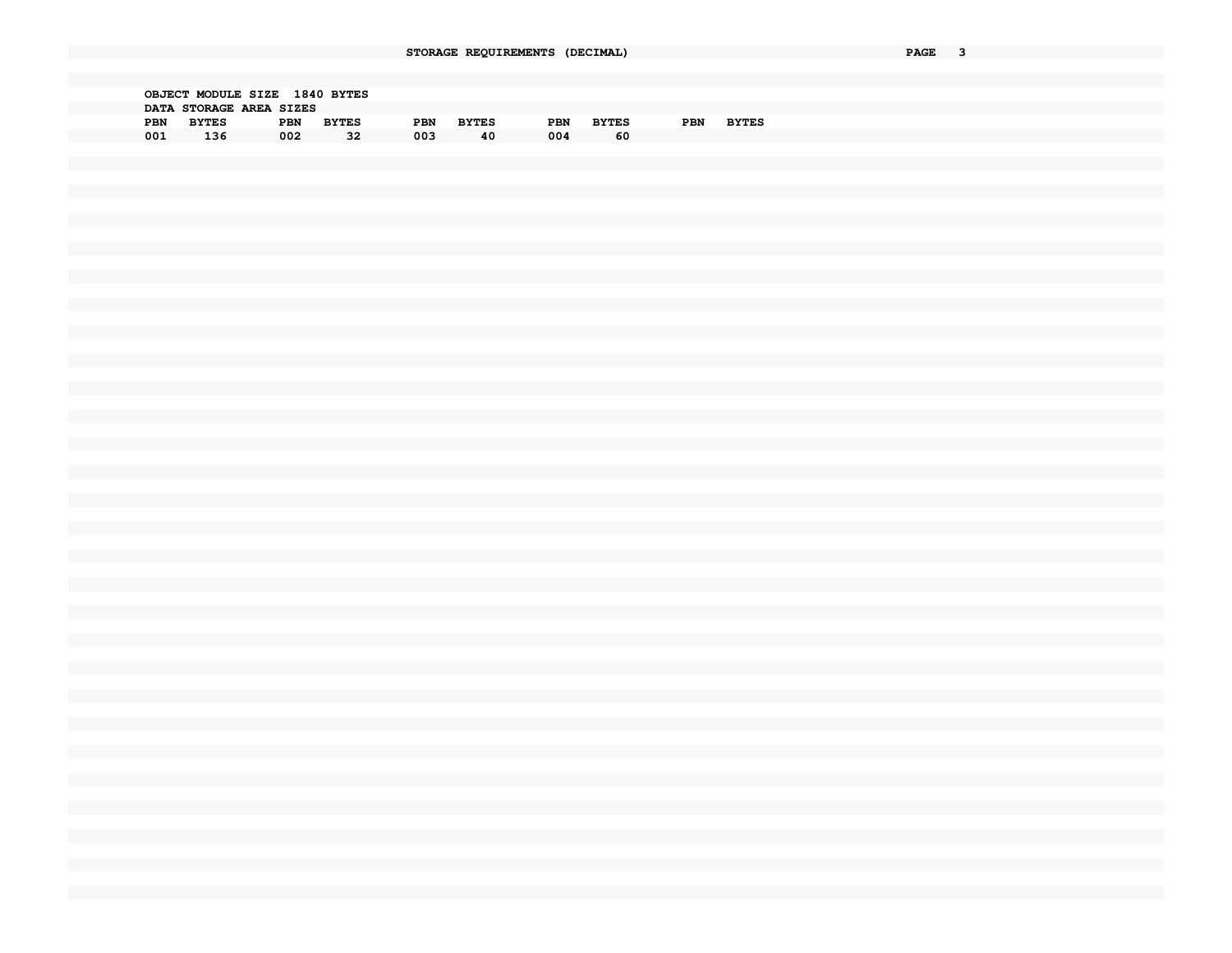## F64-LEVEL LINKAGE EDITOR OPTIONS SPECIFIED XREF, LIST, LET DEFAULT OPTION(S) USED - SIZE=(231424,55296)

## CROSS REFERENCE TABLE

| CONTROL SECTION  |             |               | <b>ENTRY</b>    |                 |                 |                 |                 |                 |                 |                 |  |  |
|------------------|-------------|---------------|-----------------|-----------------|-----------------|-----------------|-----------------|-----------------|-----------------|-----------------|--|--|
|                  |             |               |                 |                 |                 |                 |                 |                 |                 |                 |  |  |
| <b>NAME</b>      | ORIGIN      | <b>LENGTH</b> | <b>NAME</b>     | <b>LOCATION</b> | <b>NAME</b>     | <b>LOCATION</b> | <b>NAME</b>     | <b>LOCATION</b> | <b>NAME</b>     | <b>LOCATION</b> |  |  |
| <b>PROGRAM</b>   | 00          | 730           |                 |                 |                 |                 |                 |                 |                 |                 |  |  |
|                  |             |               | <b>IHIDSTAB</b> | 6D8             | <b>IHIENTIF</b> | 724             |                 |                 |                 |                 |  |  |
| <b>IHIFSARA*</b> | 730         | E68           |                 |                 |                 |                 |                 |                 |                 |                 |  |  |
|                  |             |               | <b>IHIFSAIN</b> | 1524            |                 |                 |                 |                 |                 |                 |  |  |
| <b>IHIFSARB*</b> | 1598        | 670           |                 |                 |                 |                 |                 |                 |                 |                 |  |  |
| IHIOBOOL*        | <b>1C08</b> | $_{1C8}$      |                 |                 |                 |                 |                 |                 |                 |                 |  |  |
|                  |             |               | <b>IHIOBOAR</b> | 1C5A            |                 |                 |                 |                 |                 |                 |  |  |
| IHISOREA*        | 1DD0        | 380           |                 |                 |                 |                 |                 |                 |                 |                 |  |  |
|                  |             |               | <b>IHISORAR</b> | 1DD0            | <b>IHISOREL</b> | 1E10            |                 |                 |                 |                 |  |  |
| IHISYSCT*        | 2150        | 788           |                 |                 |                 |                 |                 |                 |                 |                 |  |  |
| IHIIORTN*        | 28D8        | D18           |                 |                 |                 |                 |                 |                 |                 |                 |  |  |
|                  |             |               | <b>IHIIOROQ</b> | 28D8            | <b>IHIIOROP</b> | 29A4            | <b>IHIIORNX</b> | 2D54            | <b>IHIIORCL</b> | 2FB8            |  |  |
|                  |             |               | <b>IHIIORCP</b> | 316E            | <b>IHIIORGP</b> | 325C            | <b>IHIIORCN</b> | 3260            | <b>IHIIOREN</b> | 32C4            |  |  |
|                  |             |               | <b>IHIIOREV</b> | 3340            | <b>IHIIORED</b> | 33D4            | <b>IHIIORCI</b> | 3480            | <b>IHIIORER</b> | 3504            |  |  |
| IHIERROR*        | 35F0        | 6E8           |                 |                 |                 |                 |                 |                 |                 |                 |  |  |
| IHIERMSG*        | 3CD8        | 9B8           |                 |                 |                 |                 |                 |                 |                 |                 |  |  |
|                  |             |               | IHIERM01        | 3D88            |                 |                 |                 |                 |                 |                 |  |  |

| 658<br>61C<br><b>IHISYSCT</b><br><b>IHISYSCT</b><br><b>IHISOREL</b>              | <b>IHISOREA</b> |
|----------------------------------------------------------------------------------|-----------------|
| 660<br>156C<br><b>IHIOBOOL</b><br><b>IHIOBOOL</b><br><b>IHIFSARB</b>             | <b>IHIFSARB</b> |
| <b>9C8</b><br>7DC<br><b>IHIERROR</b><br><b>IHIDSTAB</b><br><b>IHIERROR</b>       | <b>PROGRAM</b>  |
| 1520<br>1580<br><b>IHIIORER</b><br><b>IHIIORTN</b><br><b>IHIIORCP</b>            | <b>IHIIORTN</b> |
| 151C<br>9DC<br><b>IHIIORCP</b><br><b>IHIIORTN</b><br><b>IHIIORGP</b>             | <b>IHIIORTN</b> |
| 1518<br>1514<br><b>IHIIOREN</b><br><b>IHIIORTN</b><br><b>IHIIOROO</b>            | <b>IHIIORTN</b> |
| 1508<br>1500<br><b>THITOREV</b><br><b>IHIIORTN</b><br>IHIIORCI                   | <b>IHIIORTN</b> |
| 1588<br>150C<br><b>IHIIORNX</b><br><b>IHIIORTN</b><br><b>IHIIORNX</b>            | IHIIORTN        |
| 158C<br>9E <sub>1</sub><br><b>IHIIORNX</b><br><b>IHIIORTN</b><br>IHIIORCL        | <b>THIIORTN</b> |
| 1584<br>1504<br><b>IHIIORCL</b><br><b>IHIIORTN</b><br><b>IHIIOROP</b>            | <b>THIIORTN</b> |
| 1510<br>9D <sub>8</sub><br><b>IHIIOROP</b><br><b>IHIIORTN</b><br><b>IHIIOROP</b> | <b>IHIIORTN</b> |
| 157C<br>159D<br><b>IHIENTIF</b><br><b>PROGRAM</b><br><b>IHIFSARA</b>             | <b>IHIFSARA</b> |
| 3CC <sub>0</sub><br>IHIERM01<br><b>IHIERMSG</b><br>3CBC<br><b>IHIERMSG</b>       | <b>IHIERMSG</b> |

**ENTRY ADDRESS** 1524

| <b>TOTAL LENGTH</b>          | 4690 |                                               |  |  |  |  |
|------------------------------|------|-----------------------------------------------|--|--|--|--|
| $***CO$                      |      | DOES NOT EXIST BUT HAS BEEN ADDED TO DATA SET |  |  |  |  |
| <b>AUTHORIZATION CODE IS</b> |      |                                               |  |  |  |  |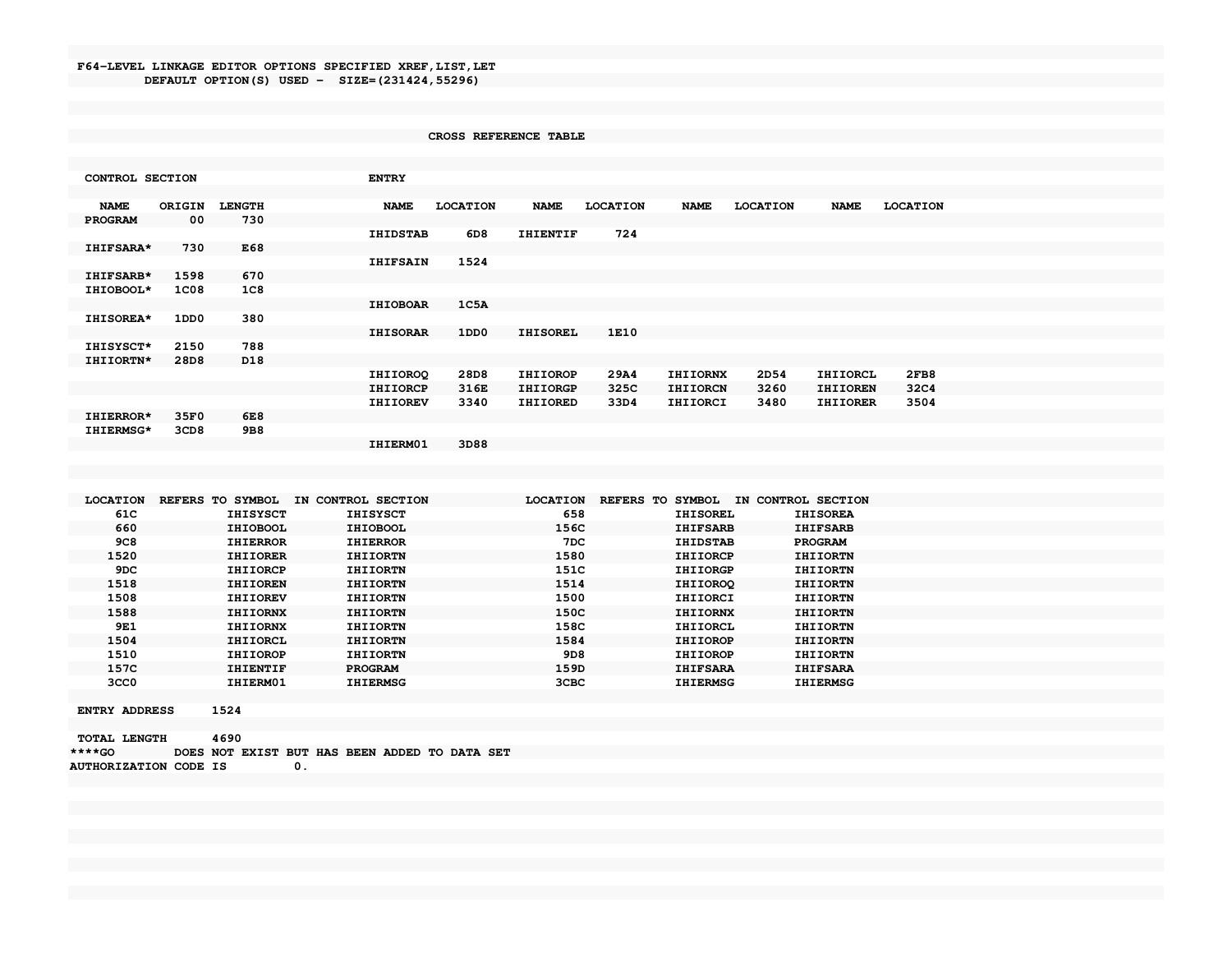+6.000000'+00 'FALSE' 'FALSE'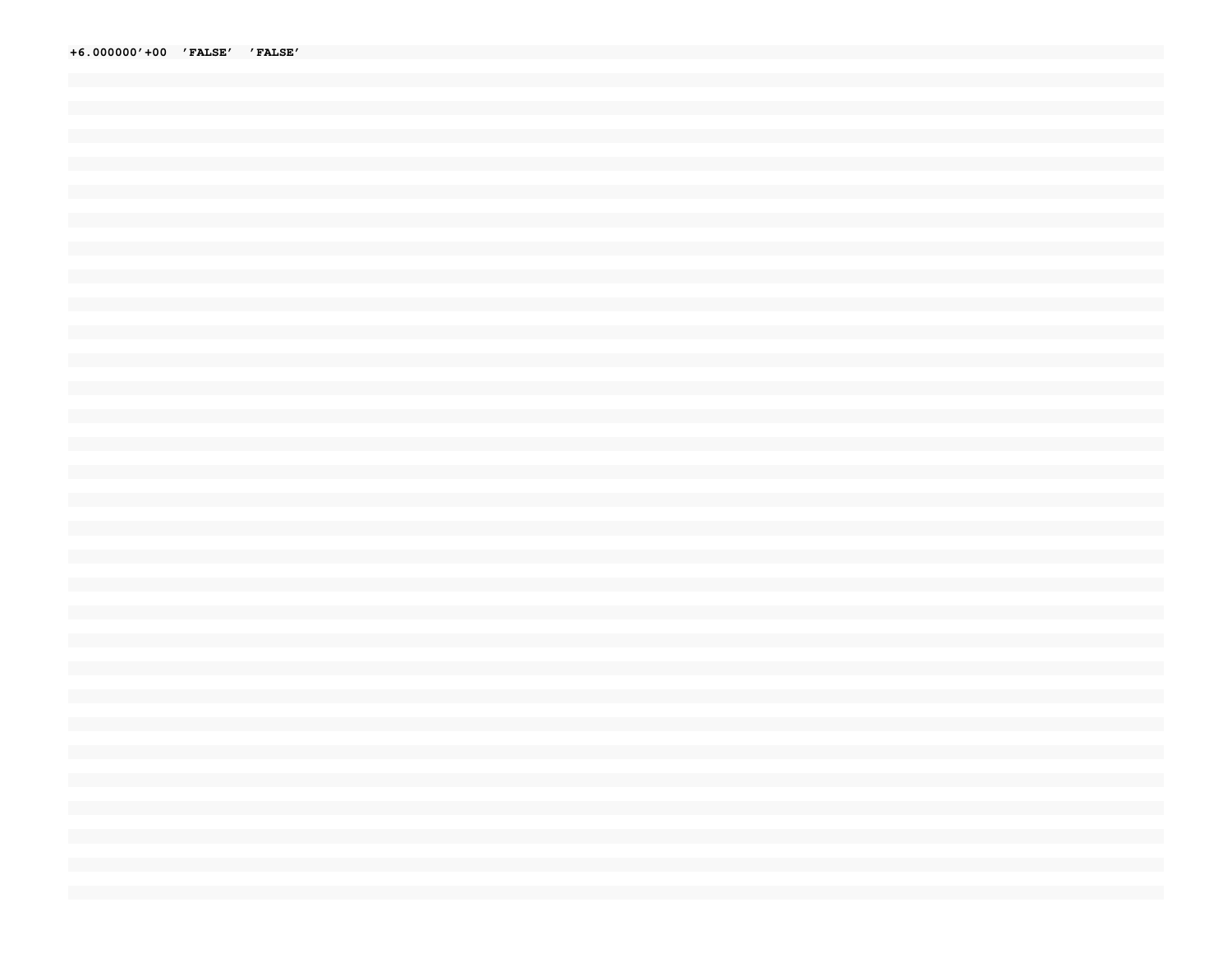**IHI031I SC= 27 PSW= 078D000F 480A5F7A DIVISION BY ZERO, FLOATING POINT**

**MODULE = GO PROGRAM BLOCK NUMBER = 1 (BLOCK)**

**000078 000A460C 000A5974 000A4698 400A59B4**

## **DECLARED IDENTIFIERS AND OBJECT TIME STACK 000018 00000001 4129999A 00000000 01000000 000A465C 000A4660 000A4674 00000014 000038 00000004 02000024 000A45E8 000A45F0 000A4660 00000070 0000001C 00000004000058 0300003C 000A45C8 000A45D0 000A45EE 0000001E 0000000F 00000005 00000001**

 **SMF DISPLACEMENT IN DSA = 000058 DECLARED ARRAY000000 00000000 00000000 00000000 00000000 00000000 00000000 00000000 00000000**

## **SMF DISPLACEMENT IN DSA = 00003C DECLARED ARRAY**

 **000000 00000000 00000000 00000000 00000000 00000000 00000000 41600000 42240000 000020 00000000 00000000 00000000 00000000 00000000 00000000 00000000 00000000 000040 00000000 00000000 00000000 00000000 00000000 00000000 00000000 00000000000060 00000000 00000000 00000000 00000000**

 **SMF DISPLACEMENT IN DSA = 000024 DECLARED ARRAY000000 00000000 00000000 00000000 00000000 00000000**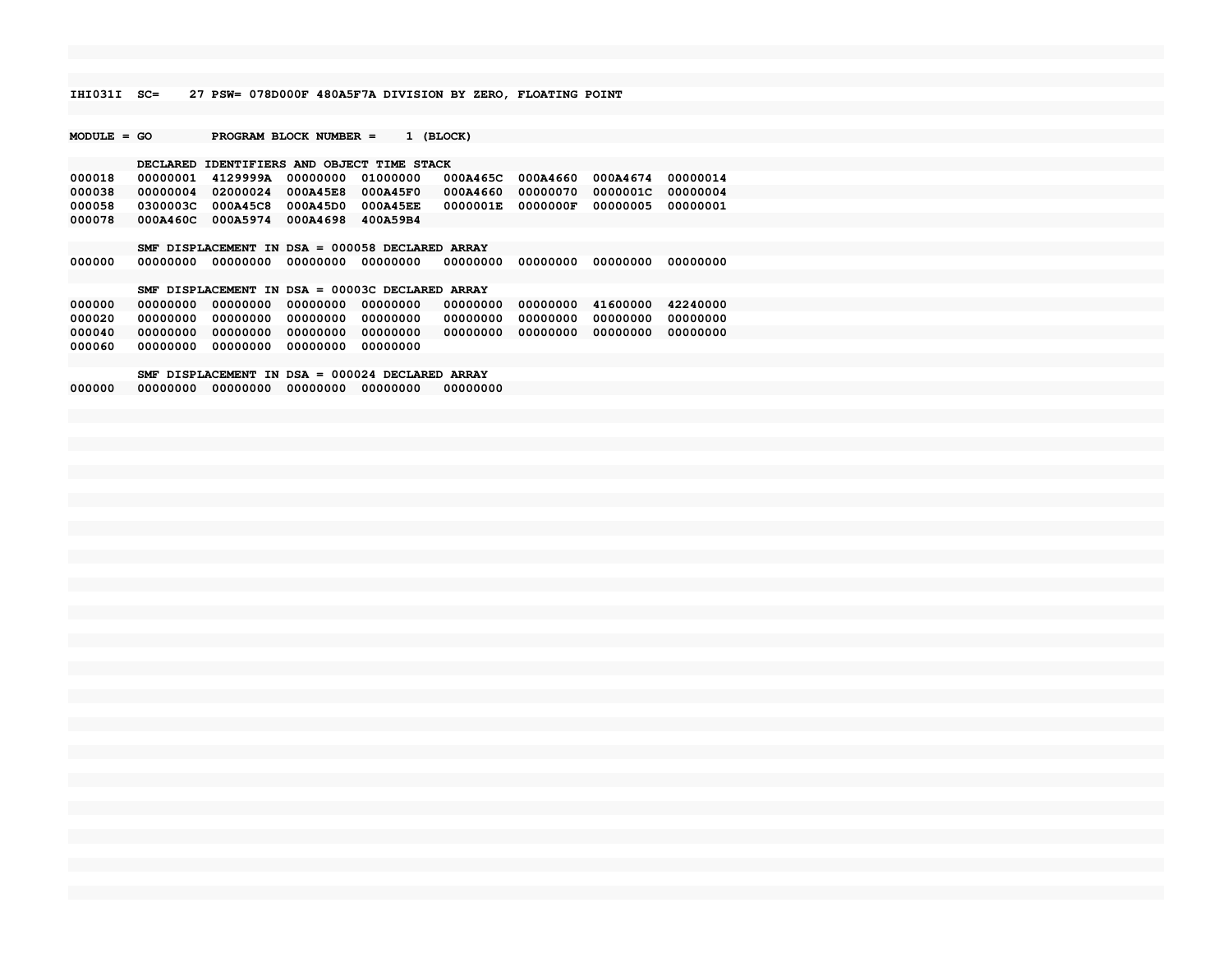| ALGOL PROGRAM TRACE |                                |     |     |                |     |     |                |     |     |    |    |             |     |  |
|---------------------|--------------------------------|-----|-----|----------------|-----|-----|----------------|-----|-----|----|----|-------------|-----|--|
|                     |                                |     |     |                |     |     |                |     |     |    |    |             |     |  |
|                     |                                |     |     |                |     |     |                |     |     |    |    |             |     |  |
| <b>MODULE</b>       | SEMICOLON NUMBERS              |     |     |                |     |     |                |     |     |    |    |             |     |  |
|                     |                                |     |     |                |     |     |                |     |     |    |    |             |     |  |
|                     |                                |     |     |                |     |     |                |     |     |    |    |             |     |  |
| GO                  |                                | -2  | 3   | $\overline{4}$ | 5   | -6  | 8 <sup>2</sup> | -12 | -17 | 18 | 19 | $7^{\circ}$ | -20 |  |
|                     | 9                              | 10  | -11 | 21             | 13  | 14  | 15             | 16  | -22 | 13 | 14 | 15          | -16 |  |
|                     |                                |     |     |                |     |     |                |     |     |    |    |             |     |  |
|                     |                                | -23 | -24 | 25             | -26 | -27 |                |     |     |    |    |             |     |  |
|                     | END OF ALGOL PROGRAM EXECUTION |     |     |                |     |     |                |     |     |    |    |             |     |  |
|                     |                                |     |     |                |     |     |                |     |     |    |    |             |     |  |
|                     |                                |     |     |                |     |     |                |     |     |    |    |             |     |  |